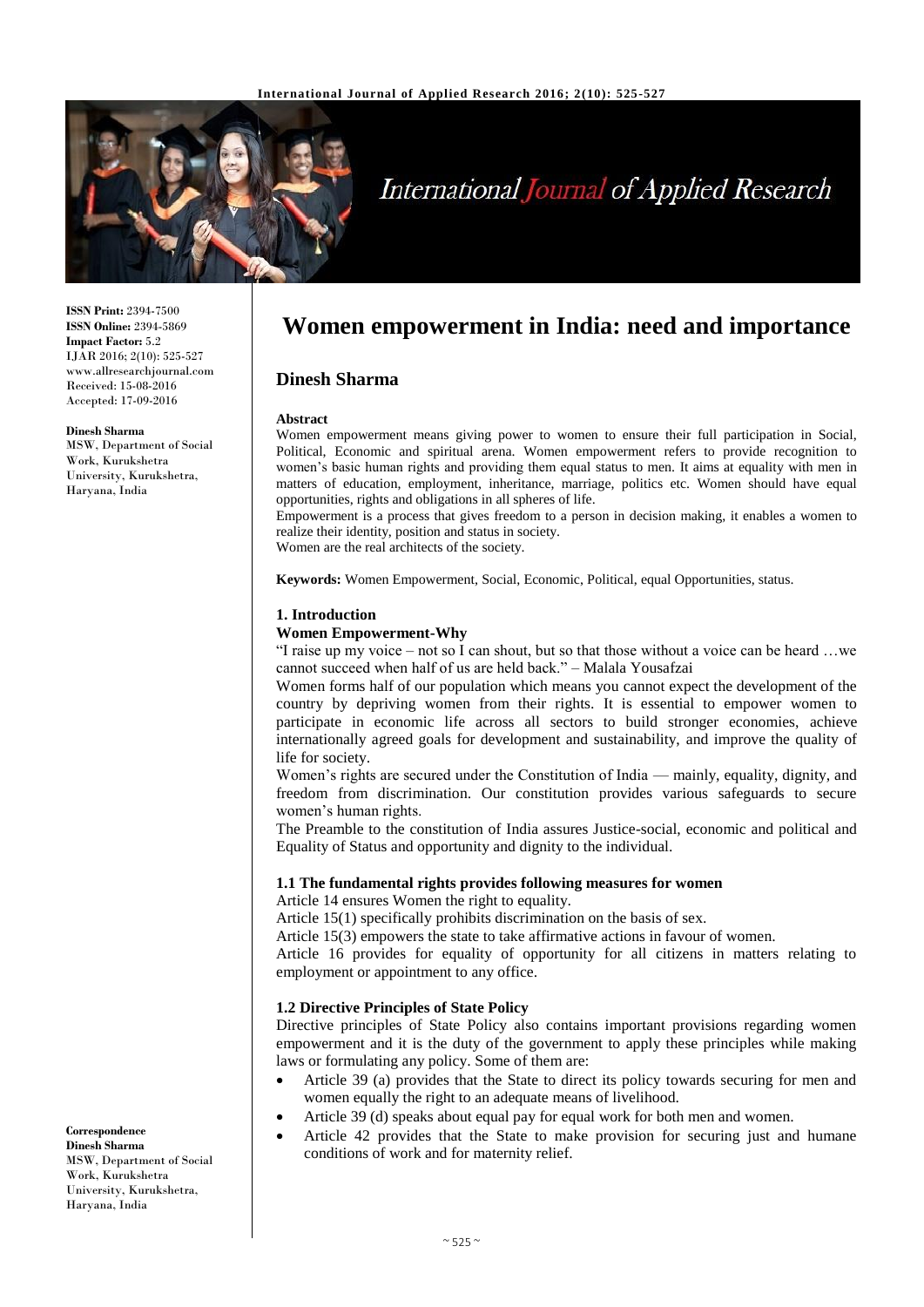## **1.3 Fundamental Duties**

Article 51 (A) (e) expects from the citizen of the country to promote harmony and the spirit of common brotherhood amongst all the people of India and to renounce practices derogatory to the dignity of women.

# **1.4 Other Constitutional Provisions**

Through 73rd and 74th Constitutional Amendment of 1993, a very important political right has been given to women which is very effective for women empowerment in India. With this amendment women were given 33.33 percent reservation in seats at different levels of elections in local governance i.e. at Panchayat, Block and Municipality elections.

It is evident that our Constitution provides empowerment to women through its various provisions and the State is bound to apply these principles in taking policy decisions as well as in enacting laws.

## **2. Historical Background**

Inequalities between men and women and discrimination against women have also been age-old issues all over the world. In our country also women always remained a deprived section of the society. They have been treated as an object.

In ancient times the women enjoyed a respectable status in the society. They married at a mature age and were free to select their husbands through different customs. The position of women in

India deteriorated during medieval period when traditions like Sati Pratha ((self-immolation by the women with their husbands), Child Marriage, Jauhar, Devdasis, Dowry and polygamy were prevalent in the society.

Indian Social Reformer Raja Ram Mohan Roy emphasized on Equality, Liberty and justice for women raised their voices against discriminatory practices against women and through his social movements against these bad traditions the British govt abolished the Sati tradition. Similarly several other social reformers such as Ishwar Chandra Vidyasagar, Swami Vivekananda, Acharya Vinoba Bhave etc. worked for women empowerment in India. Through their efforts various laws e.g. Widow Remarriage Act of 1856, The Child Marriage Restraint Act in 1929 for improving the conditions of women were enacted.

## **3. Current Scenario**

Women are becoming increasingly conscious of their rights and capabilities. Women in India now participate fully in areas such as education, sports, politics, media, art and culture, service sectors, science and technology, etc.

Increase in literacy among women resulted into largest number of professionally qualified women in India. Our country has largest number of Doctors, Surgens, Scientists, and Professors than the United States. The mindset of people are changing slowly and now daughters are treated equal to sons. Parents provide better education to their daughters for making them self-dependent.

The women are now challenging men in every field and proving that they are equally capable of doing everything that a man can do. In Olympics held at Rio Brazil in the year 2016, the women performed better than men and the players like P V Sindhu, Sakshi Malik secured medals for India. There are other names like Saina Nehwal, Sania Mirza, Deepa Karmakar, Marykom, Geeta Faughat etc who played for the country and made country proud.

Similarly the women are actively participating in politics thus raising women, s voice and participating in governance. There are a no. of women like Indira Gandhi, Uma Bharti, Mamta Banerjee, Jaylalitha, Mayawati etc who played a vital role in Indian Politics.

The subject of empowerment of women has becoming a burning issue all over the world including India since last few decades. Many agencies of United Nations in their reports have emphasized that gender issue is to be given utmost priority. It is held that women now cannot be asked to wait for any more for equality.

## **4. Steps taken towards Women Empowerment**

Government of India is also taking new initiatives for promoting equal rights for women. The concept of "Beti Bachao Beti Padhao" is an important step in this direction. Through this programme the awareness for saving Girl Child and Educating girl is created among society. The programme is adopted by many states and the respective state governments are working actively for making the initiative successful.

## **4.1 Various Enactments**

The government of India have also enacted few acts for securing women rights and raising their status in the country. A few of them have been listed

- The Maternity Benefit Act, 1961.
- The Medical termination of Pregnancy Act, 1971.
- The Commission of Sati (Prevention) Act, 1987.
- The Prohibition of Child Marriage Act, 2006.
- The Equal Remuneration Act, 1976.
- The Dowry Prohibition Act, 1961.
- The Immoral Traffic (Prevention) Act, 1956.
- The Sexual Harassment of Women at Work Place (Prevention, Protection and) Act, 2013.

#### **5. Conclusion and Suggestions**

"It is said that when you teach a man you teach one individual whereas when you teach a woman you teach a family".

Thus to think about the development of Country first we need to think about the development of women. For this we need to take some steps which will promote the status of women in the society.

**5.1 Education:** Special emphasis needs to be given on providing better education to women. Increasing access to appropriate, affordable and quality education. Improving women's access to vocational training. Science and technology etc.

**5.2 Employment:** Teach Job Skills and making them self-Reliant. The low status of women cannot be raised without providing them employment. So appropriate opportunities needs to be generated to improve the economic status of women. They should be facilitated to equal access to resources, employment, markets and trades.

**5.3** Improving sex ratio through various awareness programmes.